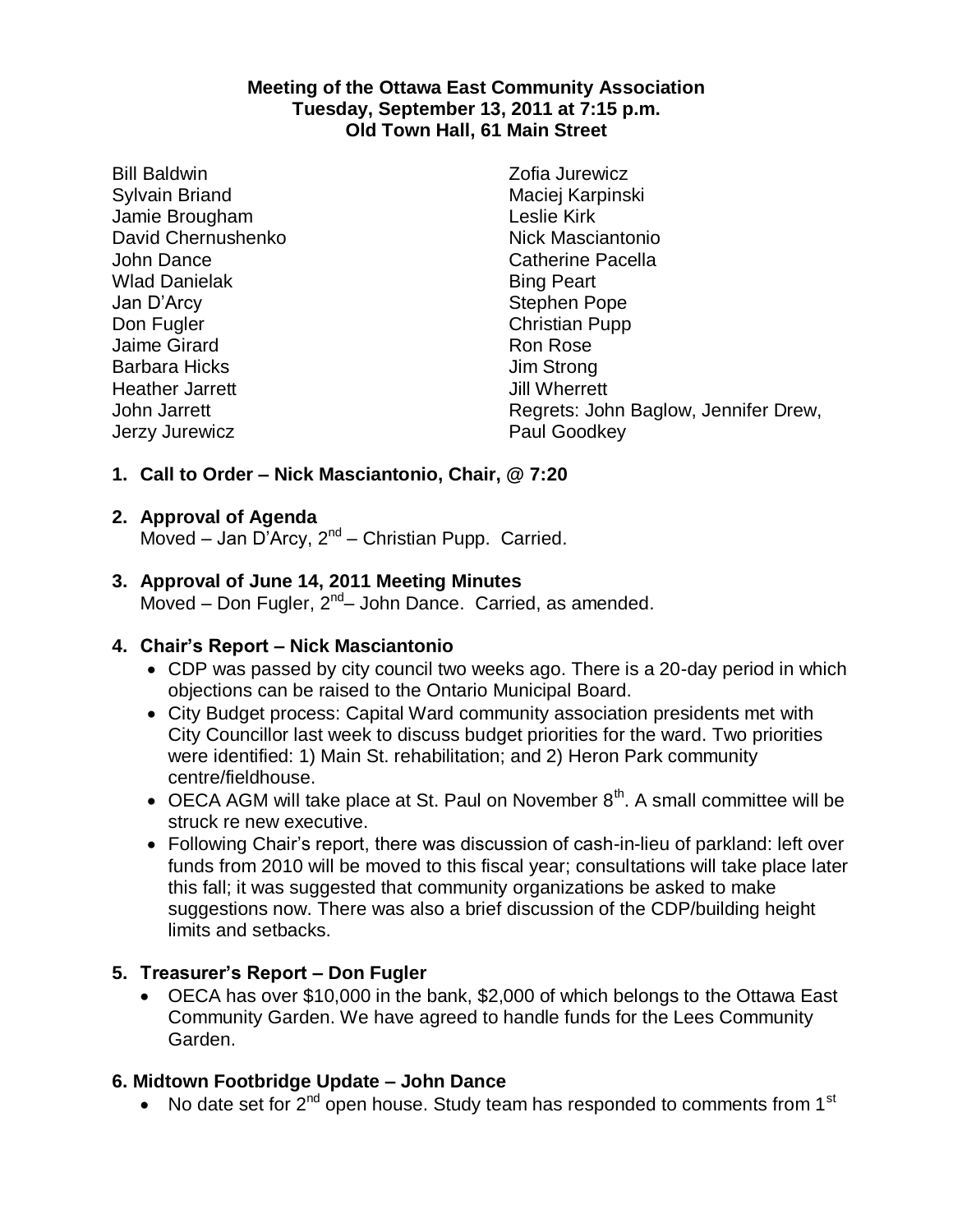open house (see blog): will address "need" issue, will review on-street parking during major events.

Canvass of Ottawa East businesses (by Ron Rose) indicated unanimous support.

### **7. Adopt-a-Park Program for Ballantyne Park – Nick Masciantonio**

- Adopt-a-Park agreements for Legget and Ballantyne Parks are expiring. SLOE will continue with Legget Park (Children's Garden) and has asked OECA to assume Ballantyne Park.
- Following a short discussion on possible uses for Ballantyne Park, the following motion was proposed: **That the OECA adopt Ballantyne Park.**  Moved - Christian Pupp, 2<sup>nd</sup> - Leslie Kirk. Carried.

### **8. Brantwood Park Dock – Nick Masciantonio and John Dance**

• Dock should be installed in the coming weeks.

### **9. Membership Drive – Barbara Hicks**

- Looking for volunteers. An info piece on the OECA and AGM notice will be distributed.
- **Nick asked for volunteers to join him and Jan D'Arcy on nominating committee for OECA executive. Catherine Pacella and Jamie Brougham agreed to join.**

### **10. Ottawa Centre All-Candidates Meeting – Nick Masciantonio**

 All provincial candidates invited to meeting at St. Paul on September 29, at 7 p.m. Openfile.ca will provide an on-line component.

# **11. Councillor's Report - David Chernushenko**

- Budget: The councillor reported on the ward presidents' meeting regarding the city Budget: agreed on no cuts to libraries or community centres and no further cuts to transit as city-wide priorities; for Capital Ward, priority is reconstruction of Main St. (design plan, timing). This led to was a discussion of burying hydro wires, and suggestion of an early consultation process on Main St. The councillor also noted that he would push for completion of the western section of Rideau River pathway.
- Infill: City report on study of small-scale residential infill in mature neighbourhoods has been issued. Recommendations include more prescriptive management of residential infill (e.g., grades, garage doors).

# **12. Ideas on Connecting with the Community – Jamie Brougham**

- The association's support was sought for a plan to reach out to the community, through an email survey approach to obtain community views on issues, with possible funding support from a "neutral sponsor".
- Following discussion of various other means to obtain community input (Mainstreeter, e-update) and the challenges and benefits of a survey approach, it was suggested that the idea be developed further and brought back to the OECA for further discussion.